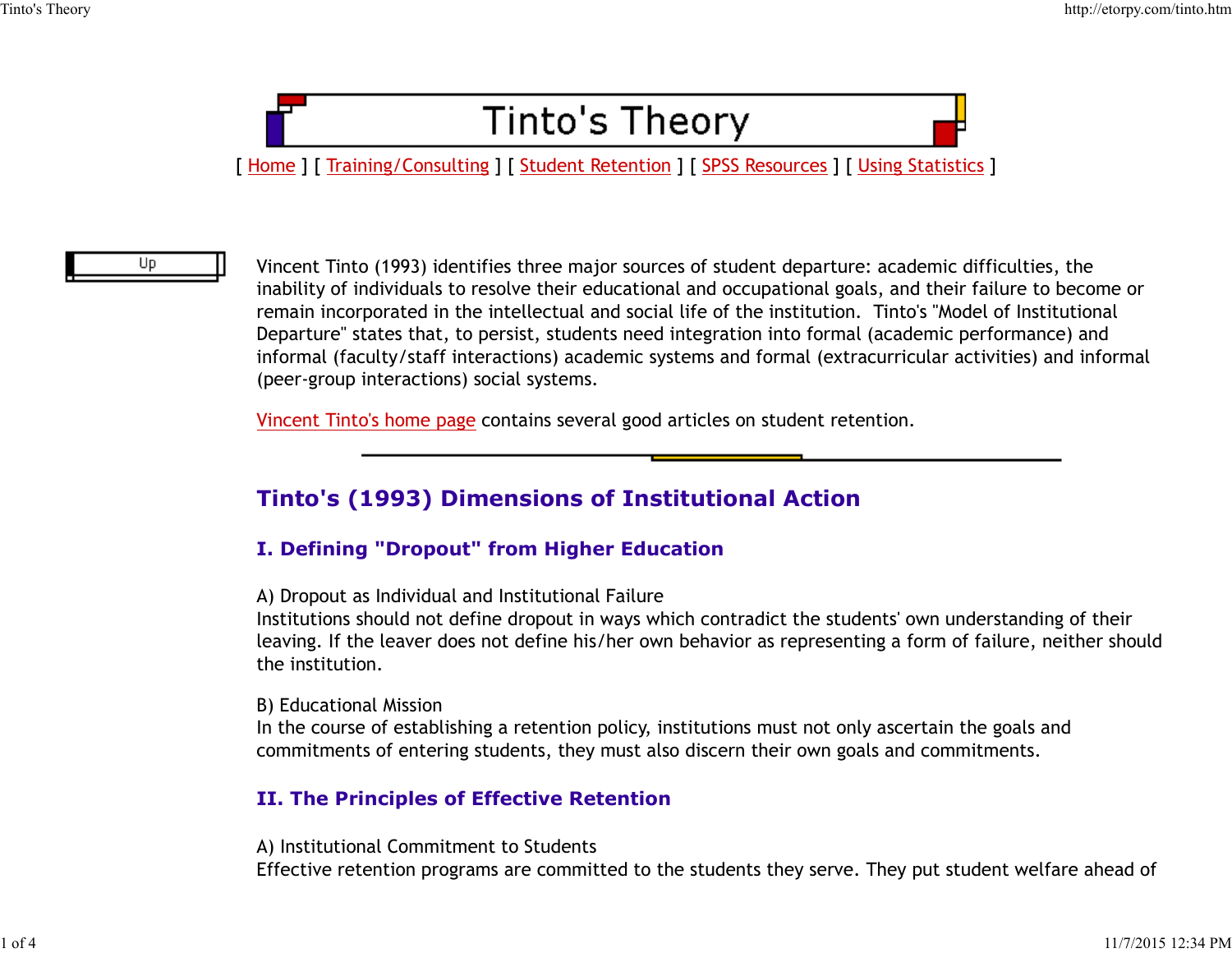other institutional goals. Tinto's Theory http://etorpy.com/tinto.htm<br>
other institutional goals.<br>
B) Fducational Commitment

B) Educational Commitment

Effective retention programs are first and foremost committed to the education of all, not just some, of their students.

C) Social and Intellectual Community

Effective retention programs are committed to the development of supportive social and educational communities in which all students are integrated as competent members.

## III. The Principles of Effective Implementation

A) Institutions should provide resources for program development and incentives for program participation that reach out to faculty and staff alike.

B) Institutions should commit themselves to a long-term process of program development.

C) Institutions should place ownership for institutional change in the hands of those across the campus who have to implement that change.

D) Institutional actions should be coordinated in a collaborative fashion to insure a systematic, campuswide approach to student retention.

E) Institutions should act to insure that faculty and staff possess the skills needed to assist and educate their students. E) Institutions should act to insure that faculty and staff possess the skills needed to assist and educate<br>their students.<br>
(F) Institutions should frontload their efforts on behalf of student retention.<br>
(G) Institutions

F) Institutions should frontload their efforts on behalf of student retention.

G) Institutions and programs should continually assess their actions with an eye toward improvement.

## Stages of retention

Recruitment and Admission to College

- setting realistic expectations so that the prospective student can choose the appropriate school

Orientation: Bridging the Gap to College